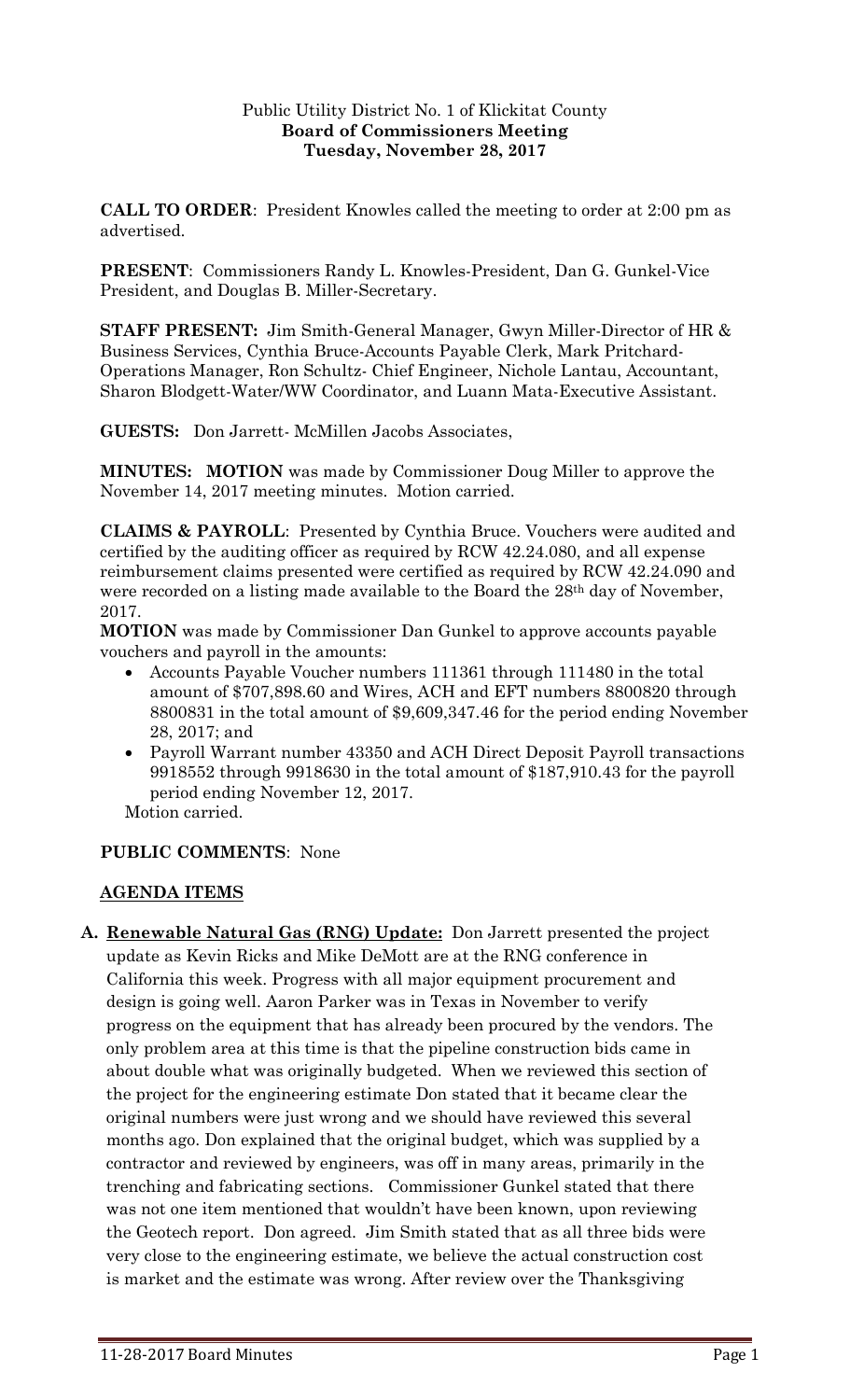holidays, the team still believes that the project will be completed within the \$35 million cost estimate, although this does eat up much of the contingencies. The contractor guarantees completion 120 days after the notice to proceed is issued, which is good and provides some leeway in the critical path. The Conditional Use Permit application was submitted and one comment was received from the Department of Ecology. They did not comment on the SEPA permit, which was interesting. The public hearing for the CUP is scheduled for December 4th. Commissioner Gunkel wants to see the written response to the permit and the expert testimony prior to sending. He also asked if this facility is within the energy overlay zone and if that if so, does that create any advantages in permitting? Staff will look into this further and will get back to Commissioner Gunkel directly prior to the public hearing. Report was accepted as discussed and no action was taken.

- **B. BID AWARD - RNG Dual 6" Gas Pipeline Project: MOTION** was made by Commissioner Gunkel to authorize staff to award the RNG Dual 6" Gas Pipeline Project to Rockford Corporation in the amount of \$4,953,175.00 plus taxes, as recommended by Don Jarrett and staff. Motion carried.
- **C. RATE HEARING - Rate Schedule 8 - KPUD Electric Service Rate:**  The Schedule 8 Rate Hearing opened at 3:32 pm. With no public present the hearing was closed at 3:34pm. **MOTION** was made by Commissioner Gunkel to approve Resolution 1751 adopting the proposed Rate Schedule 8 as presented. Motion carried.
- D. **2018 OPERATING BUDGET SECOND DRAFT REVIEW -** Discussion item only. There were no additional comments regarding the second draft review of the 2018 Operating Budget by the Board. The 2018 Operating Budget hearing is scheduled for 4:30 pm. December 12th.
- **E. EXECUTIVE SESSION -** *for the Commissioners to plan the strategy to be taken by the governing body during the course of collective bargaining. These discussions are exempt from the Open Public Meetings Act.*

Entered into the Executive Session at 4:20 pm. and the Executive Session concluded at 4:29 pm. **Motion** was made by Commissioner Gunkel to authorize Gwyn Miller to execute the Memorandum of Understanding between the International Brotherhood of Electrical Workers (IBEW) Local 125 and the District Contract Reopener for the Years 2018 – 2019 as presented by staff. Motion carried.

## **REPORTS:**

**Water/Wastewater** – Sharon Blodgett presented the Water Wastewater report for November/December. She wanted the board to be aware that we have replaced the decanters in the Lyle waste water plant as this replacement was an unbudgeted expense. The cost for this replacement was \$21,000. There is a second decanter at the plant and it has been budgeted for replacement in 2018. She also wanted to make the commissioners aware that the investment for the Mission alarm system in Ponderosa is paying off. Staff noticed via daily reports last week that the well appeared to be pumping three times the normal amount of water. Staff reported this information to the homeowners association and crews began to investigate. It turned out that a customer had a leak. The system lost over 100 thousand gallons due to that leak, which was on a 1.5" line that fed a frost free faucet. The Mission system truly saved us time and our customer's money as we were alerted early so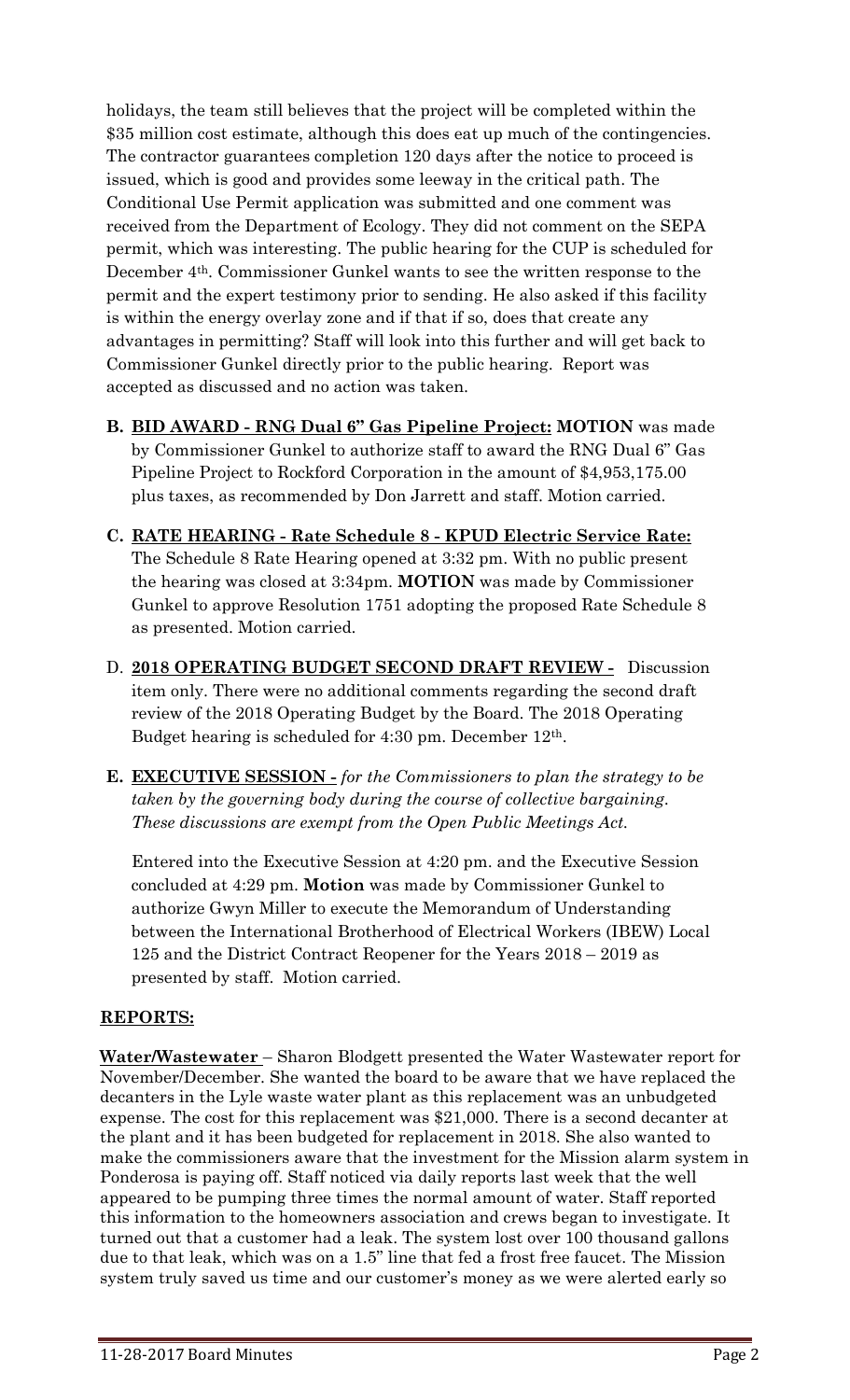we could take action. Commissioner Knowles asked if the Mission system establishes an average usage of which it bases the reports. It was confirmed that the reports are based upon an average usage. Mission alarms were also used in Klickitat last winter. The water waste water staff worked with our meter reader Justin Beierle to find a leak at a residence that was not occupied, using the new radio read meters. The Water/Wastewater report was accepted as presented.

**Human Resources (HR)) Quarterly Report** – Gwyn Miller presented the HR quarterly report. 2017 year to date healthcare costs are lower than 2016 and lower than budget. Our monthly average is around \$150,000; which is nearly \$20,000 lower than the 2016 monthly average. We do not have a rate increase budgeted for 2018 for Healthcare premiums. We did increase our healthcare by 5% in January of 2017. In 2017 we had six workers compensation claims. Two of the six claims were anaphylactic reactions. There were no injuries reported in 2017 by either our Water department or our Office staff. In 2018 the plan will be to revive the wellness program. The plan is to create a sustainable and long term program with employee buy in. The HR report was accepted as presented.

**ENGINEERING** – Ron Schultz presented the Engineering report for October. In addition to the report Ron discussed that BPA has completed the rebuild of the Spearfish tap. Adcomm radio testing is going well. For example when testing the radio site at Golgotha Butte, which has posed problems in the past, Ron said it sounded like it was right next door. All of the temporary antennae's have been removed. We are still using the existing system and plan to cut over to the new system by year end. He also provided brief updates on the long range planning, street lighting project, RNG electrical infrastructure, and the irrigation projects. Ron spoke briefly on the bitcoin operation being installed east of the Spearfish substation. There have been several other recent inquiries so Mike DeMott and Ron are reviewing security requirements and rates that would be associated with the infrastructure required for facilities of these types. The Engineering report was accepted as presented.

**OPERATIONS** – Mark Pritchard presented the Operations report for October/November. In addition to the report Mark discussed that we are close to meeting our 2018 outage goal numbers. Half of the outages this past month were fire related. One such outage was the fire at the Underwood Fruit company and the other was a controlled burn at the Conboy Lake National Wildlife Refuge. We will be taking a three hour outage in the near future to heat up the Bingen transformer, however this date is undetermined and weather dependent. The White Salmon crew has patrolled the 69kV transmission line to Glenwood; they were assisted by a contracted tree faller that removed many dead trees from this Right of Way. The tree crew has been completing our vegetation management for the year. Mark is currently working on a request for proposals to improve our Safety program. The White Creek and Harvest Wind transmission line inspections are also complete. Crew will complete the one repair required this week. The Operations report was accepted as presented.

**MONTHLY FINANCIALS** – Nichole Lantau presented the monthly financials for October. Our Net Margin for October was nearly \$550,000 which was \$623,314 better than budget. Commissioner Knowles wanted to verify his belief that many of our Organizational dues are revenue based, and if staff has considered that in future years we could be charged a higher rate for these organizational memberships. Jim confirmed that this is the case and we will look at those membership dues if this happens. Total expenses were on budget for the month. Our year end debt service coverage (DSC) is forecasted to be 1.79, up from 1.77 last month. Commissioner Gunkel inquired about the status of the elevator project at the McNary site; staff will bring this information back. Staff also recommended that we expense the capital holding account for the John Day Pump Storage project in